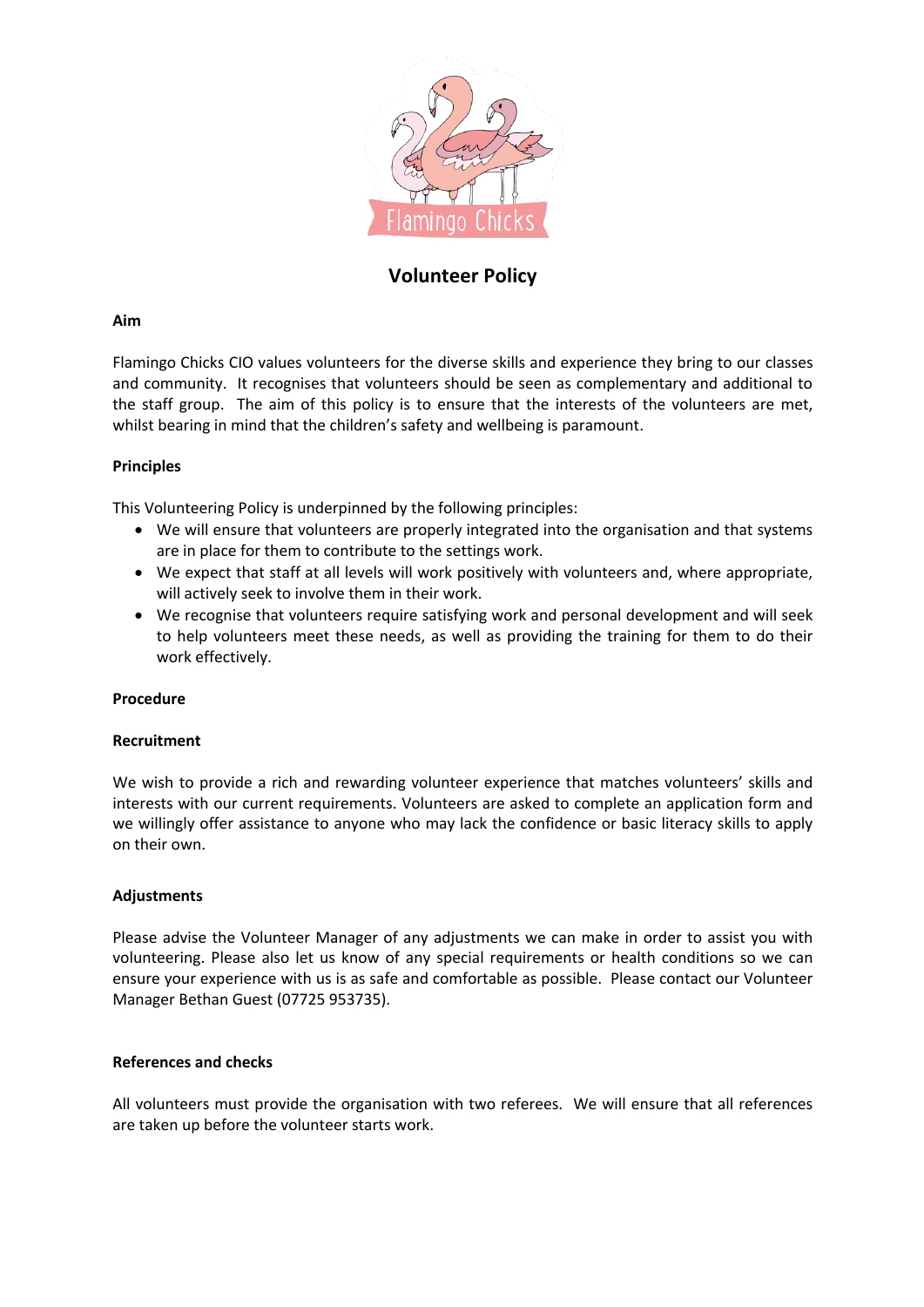All volunteers who work directly with children/vulnerable adults, have access to our records, are considered 'familiar adults' or are in a strategic /leadership role or other sensitive role will be expected to complete an enhanced level Disclosure and Barring Service (DBS) check. Volunteers are required to disclose if they have received any convictions, cautions, court orders, reprimands and warnings, whilst volunteering with us which may affect their suitability to work with children and vulnerable adults. We will also review their DBS check status on a regular basis to verify this.

### **Induction and Training**

All volunteers with access to children/vulnerable adults are required to complete an on-line training course before volunteering, and other volunteers are encourage to undertake this too. This gives a clear explanation of health and safety issues, the child protection policy and procedure and risk assessments amongst other areas. As part of this training, volunteers will be expected to consent to the Volunteer Policy, the Child Protection Policy and the Promoting Positive Behaviour Policy. Any volunteer working more than 3 days out of 30 will also need to complete child protection training.

Records of these inductions will be kept and new staff and volunteers asked to sign these records to confirm that they have taken part. Anyone who does not gain 100% in the on-line training will be coached to reach 100%.

We'll share opportunities for training courses/sessions in the local area if volunteers would like to take up these opportunities to supplement their knowledge, including safeguarding and child protection training.

We regularly share training and development and best practice tips via email and social media.

### **Opportunities**

We recognise volunteering as a learning and development opportunity and strive to meet volunteers' objectives. Flamingo Chicks offers many different types of volunteering positions and we encourage volunteers to be involved in a diversity of roles. We regularly communicate new opportunities and new ways to be involved to all our volunteers.

#### **Insurance**

We will provide a safe workplace and provide insurance cover against any injury caused by negligence. All volunteers are covered by the settings Employer's Liability and Public Liability insurance.

#### **Equal Opportunities**

We operate an equal opportunities policy in respect of both paid staff and volunteers and this can be found on our website. Volunteers will be expected to share our commitment to equal opportunities.

#### **Health & Safety**

Volunteers are covered by our Health and Safety Policy, a copy of which is available on our website, www.flamingochicks.co.uk/policies

#### **Supporting all children and vulnerable adults**

Volunteers will support a mix of children/adults with varying individual requirements whilst at Flamingo Chicks. Volunteers will be given appropriate overview information on the individual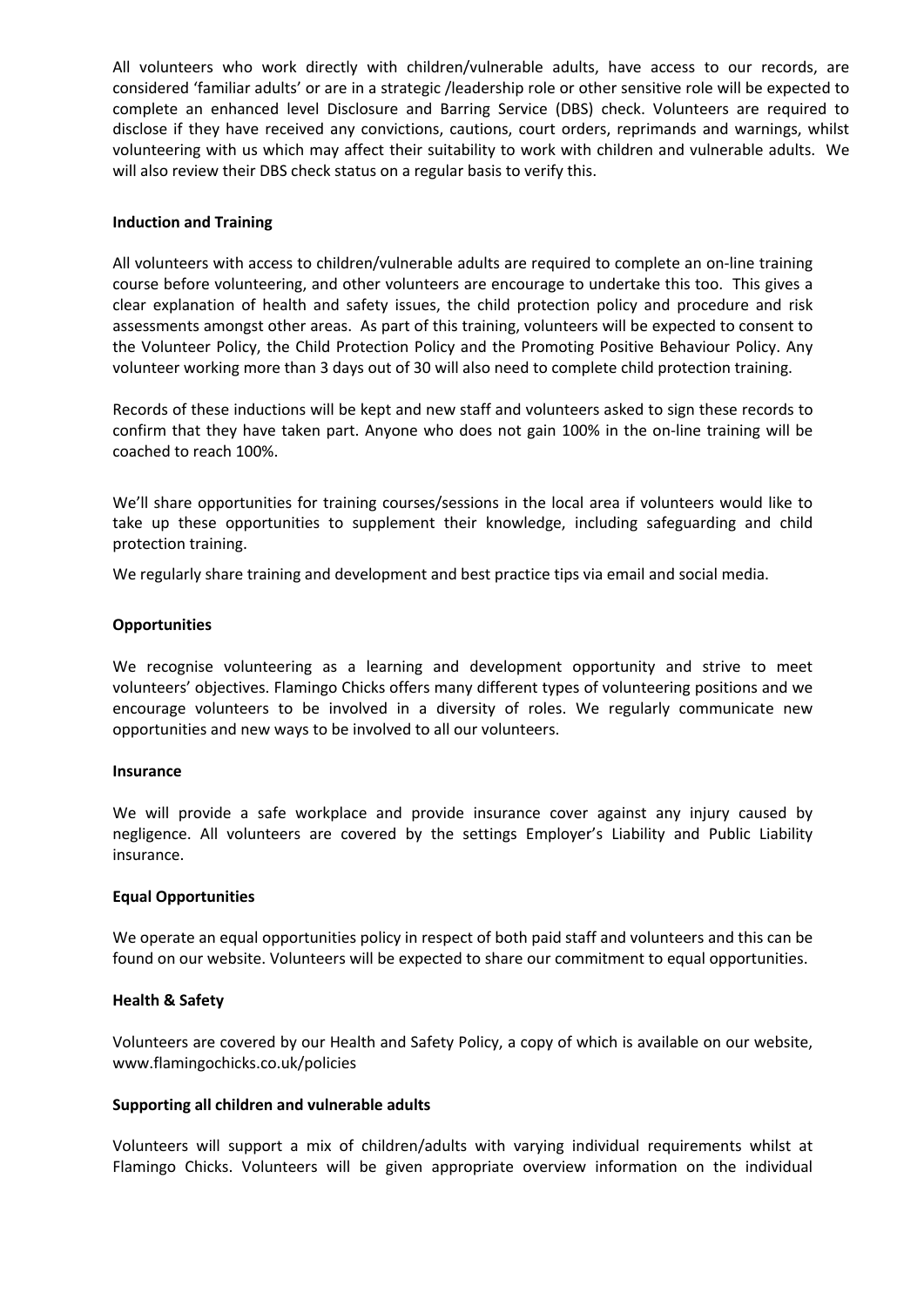requirements of children/adults that they will be supporting to ensure that they can best meet their needs.

Volunteers will support all children/adults with respect, fostering confidence, self esteem and positive relationships and using language and actions that support the empowerment of all children to achieve what they would like within the class. All children are encouraged by volunteers to be an active part of all areas within a Flamingo Chicks session to a level that feels fun and appropriate for them. Volunteers will work to the aims of Flamingo Chicks of developing confidence, social skills, coordination, communication and concentration of all children who attend.

A parent/carer of a child attending is always on site and retains overall individual responsibility for their child. If a child is unwell, becomes upset or needs support to maintain positive behaviour then volunteers will reunite the child with their parent/carer immediately, to enable them to have the reassurance or medical care that they need.

# **Physical Support:**

Children at Flamingo Chicks may benefit from light touch physical support from volunteers to enable them to join in the class and dance movements in the way in which they would like.

When physical support is appropriate, a volunteer will:

- Check with the child that they are happy to have physical support from the volunteer.
- Offer verbal reassurance to the child and explain how you are going to help them and check that is ok.
- Cause the minimum level of restriction of movement.
- Check that the support was ok for the child at an appropriate point to see if there was anything the child would like the volunteer to do differently.

Volunteers will not:

- Physically support a child who does not want to be.
- indecently or inappropriately touch or hold a child
- *initiate* hugging, handholding or other unnecessary physical contact
- Lift a child

# **Physical Intervention:**

Should physical intervention be necessary – it should be absolutely as a last resort and an action due to imminent risk of serious injury – to protect, the child or others at the facility – and only undertaken by the parent/carer or a Session Leader. It will only be used for the minimum amount of time and force. A Session Leader would then be record this on an incident record, shared with and signed by the parent/carer.

# **Child Protection**

All volunteers will be given a copy of our Child Protection policy and will be required to work within it. In addition Volunteers have a responsibility to ensure a child's welfare and should adhere to the following:

- Avoid being alone with a child, at all times. This prevents difficult situations arising, which could lead to false accusations.
- Never take a child to the toilet if a child requests to go to the bathrooms, find their parent/carer and reunite them to take them instead.